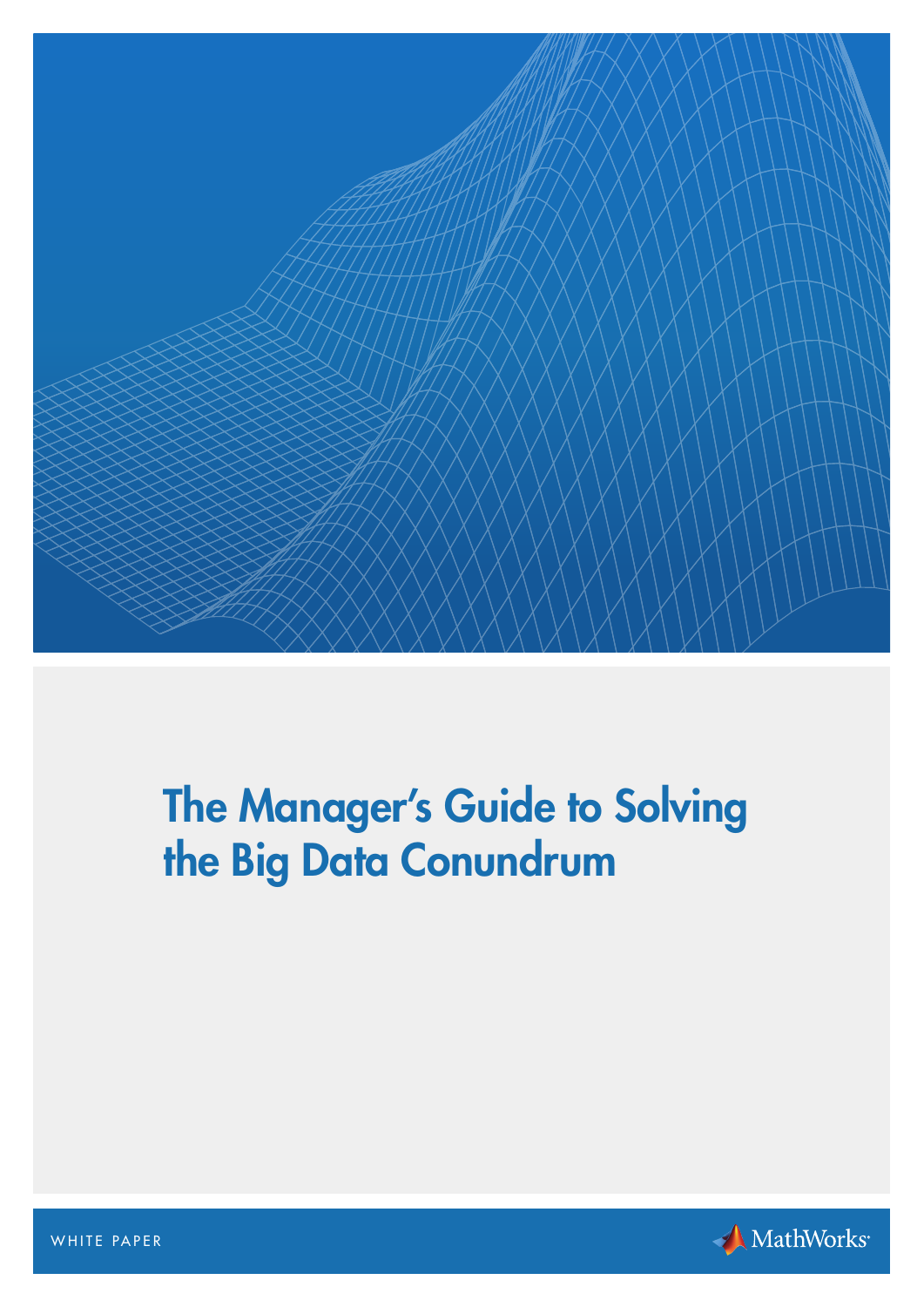As business and engineering data proliferates, more businesses are turning away from using spreadsheets to analyze their big data.

This white paper discusses how you can harness the power of your big data by replacing or extending Microsoft® Excel® with MATLAB® to:

- Gain insights into business and engineering data
- Perform advanced, complex analyses without a specialist
- Ensure you can trust the results of the computations
- Visualize how different algorithms work without having to program
- Execute high-speed processing of large data sets

## Big Data's State of Play

If you are responsible for projects or teams whose purpose is to spin raw data into gold, you have probably read a big data blog post or two. It is easy to feel intimidated by all the new terminology like semantic processing, data lakes, deep learning, neural networks, recursive networks, graph theory, and many others. But don't miss the forest for the trees: Data analysis is not an all-or-nothing discipline, and it is okay to start with what is immediately achievable, and make plans from there. Data offers businesses opportunities to gain actionable insights, and as the data grows so do the possibilities and complexities.

Business data, such as market trends, revenue forecasting, and transactional data, is often gathered and analyzed by one team, while engineering data, such as data from sensors, embedded systems, or cameras, is handled by another team.

With the rise of big data, machine learning, neural networks, and other advanced data analytics capabilities, business and engineering data has become a potential gold mine, if you know where, and how, to look.

Business data is often accessed through programs like Excel. Different sources and types of data are often saved in different spreadsheets, a necessity as data grows and causes simple tasks to take longer and longer. As a result, the data analyst has to open multiple windows to get the full view of the data, and integration becomes a significant difficulty.

It is not enough to have this data; it must also be navigable to find actionable insights. Some businesses spend a lot of resources trying to find a person who is well versed in business and industry knowledge and has coding skills, a combination that is predictably difficult to hire. One alternative to spending a lot of time and money hiring and ramping up a new specialist is to equip your existing data analysts, who already have the required business knowledge, with the tools they need to find actionable insights in the business and engineering data.

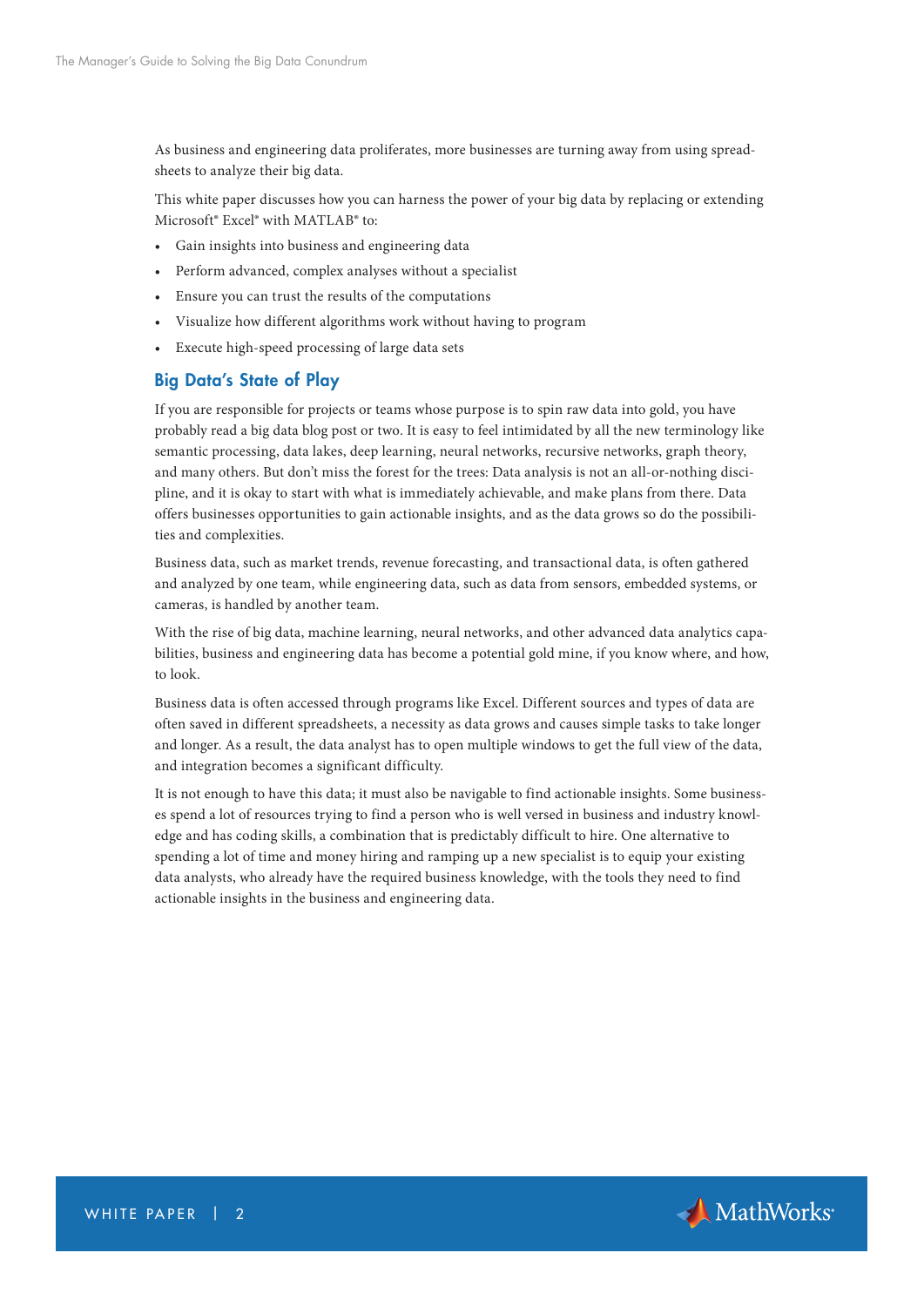

*Figure 1. Using data analytics to gain insight from business and engineering data.*

## Extending Excel

For many years, Excel has been the go-to tool for recording and analyzing business and transactional data. If a data analyst is working with a lot of data, but not "big" data, and only wants to store and analyze the data, then in general practice there is nothing wrong with using Excel. As data grows and the desire to do more with the data arises, Excel should no longer be the default choice for a few reasons:

- The number of rows per sheet is limited (it is a little over 1 million). Once data passes that number, the analyst has the added complexity of working in multiple sheets.
- Visual analysis is difficult. The analyst must sift through all the raw data, spot flaws (especially difficult with non-numeric data), and visualize.
- Sharing data across teams is tricky. Deciding who can edit data, how to version control changes, and ensure data is current can be harder than it seems.

If the business is not ready to move past Excel despite these limitations, *[MATLAB](https://www.mathworks.com/products/matlab/?s_tid=OIT_14416)* applications can help extend Excel to work with big data. You can:

- Import Excel data into MATLAB
- Access MATLAB from Excel
- Package MATLAB code as Excel add-ins

Data can come from many sources, and businesses can easily underestimate the time it's going to take to aggregate that data into one location. Engineering, scientific, and field data is increasingly crucial to making the best business decisions, yet building home-grown applications capable of analyzing all the information available can yield questionable results in terms of time savings, performance, and

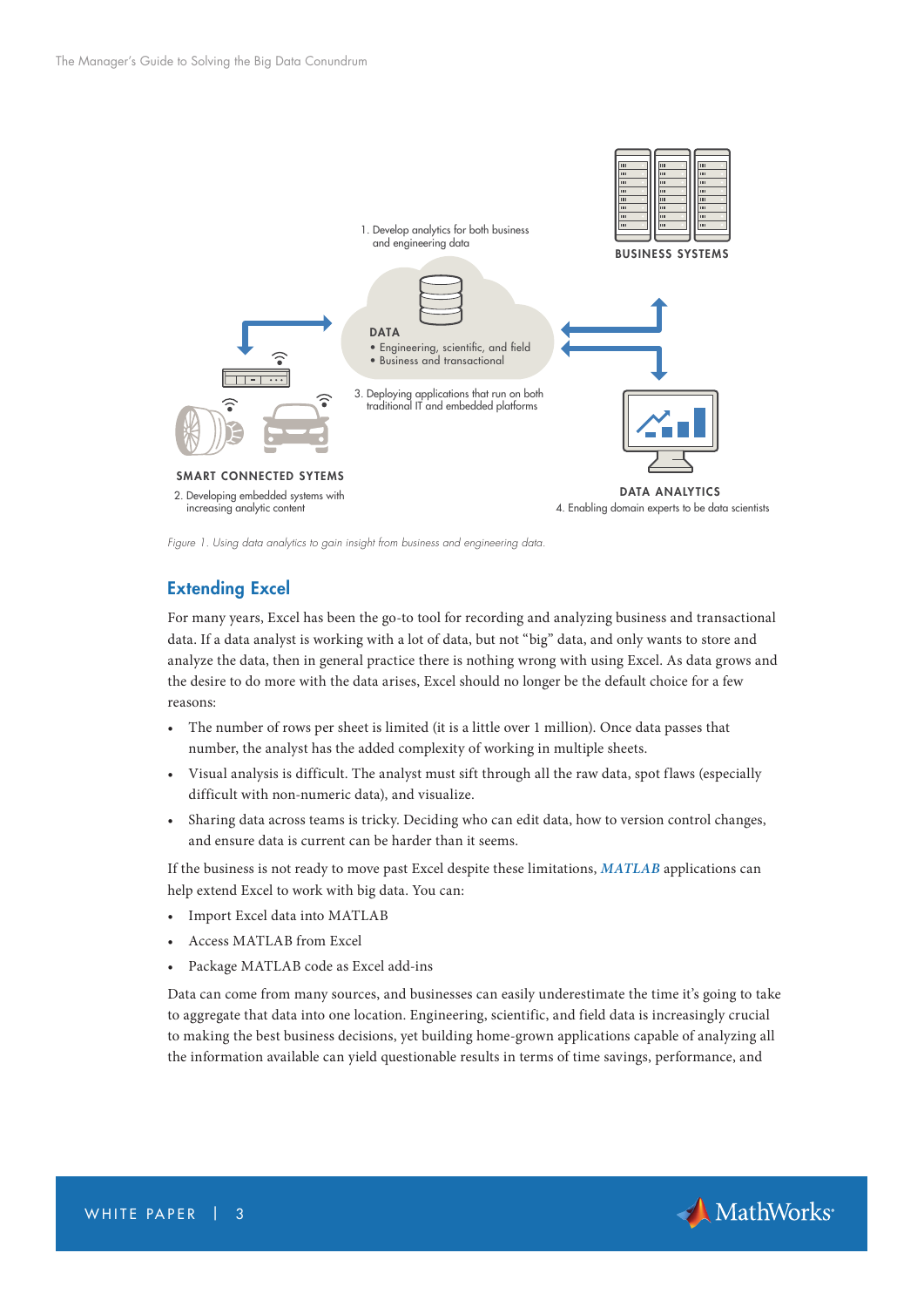scalability. By importing Excel data into MATLAB, you can add multiple Excel spreadsheets to work in one window.

MATLAB is also accessible from within Excel. *[Spreadsheet Link™](https://uk.mathworks.com/products/excellink/?s_tid=OIT_14395)* connects Excel with the MATLAB workspace, enabling you to access the MATLAB environment from an Excel spreadsheet. An analyst can exchange data between MATLAB and Excel, taking advantage of the familiar Excel interface while gaining access to MATLAB algorithms in image processing, data analytics, and control engineering.

With *[MATLAB Compiler™](https://uk.mathworks.com/products/compiler/?s_tid=OIT_14396)*, you can package math, graphics, and user interfaces created in MATLAB as Excel add-ins to perform analyses with Excel. These Excel add-ins can be distributed royalty-free to users who do not have MATLAB, and they require no Microsoft® Visual Basic® for Applications (VBA) programming.

You can make sure multiple users get the latest version of your analytics automatically by deploying add-ins to MATLAB Production Server™ using MATLAB Compiler SDK™.

In many industries, businesses are developing embedded systems that have increasingly analytic content. This data is often in a different format and therefore unlikely to seamlessly integrate with the wider business data, which leads businesses to look for solutions that can replace or extend what they have in place.

Applications developed by analysts and engineers often need to run on both traditional IT and embedded platforms, adding another computer language to the analysts' requirements. Building effective, flexible, extendable applications to link all these systems should be done with an application that has robust support and documentation. These applications make code, data, and models sharable across teams.

MATLAB has comprehensive, professional documentation written by engineers and scientists. Reliable, real-time technical support staff answers questions quickly, and users can tap into the knowledge and experience of over 100,000 community members and MathWorks engineers on *[MATLAB Central.](http://www.mathworks.com/matlabcentral/?s_tid=OIT_14397)*

## Storing and Querying Big Data Sets

The size of the data, variance in data types, and skills of an IT team will often determine how and where raw data will be stored. Whether data is kept in on-premises SQL Server® databases or in Hadoop clusters hosted in the cloud, the data must be accessible.

Engineers can build applications to analyze and visualize the data in MATLAB, which has toolboxes specifically for this task. MATLAB applications integrate with web, database, and application servers so that all the data can be accessed in one place. This gives analysts all the information they need to make the best business recommendations.

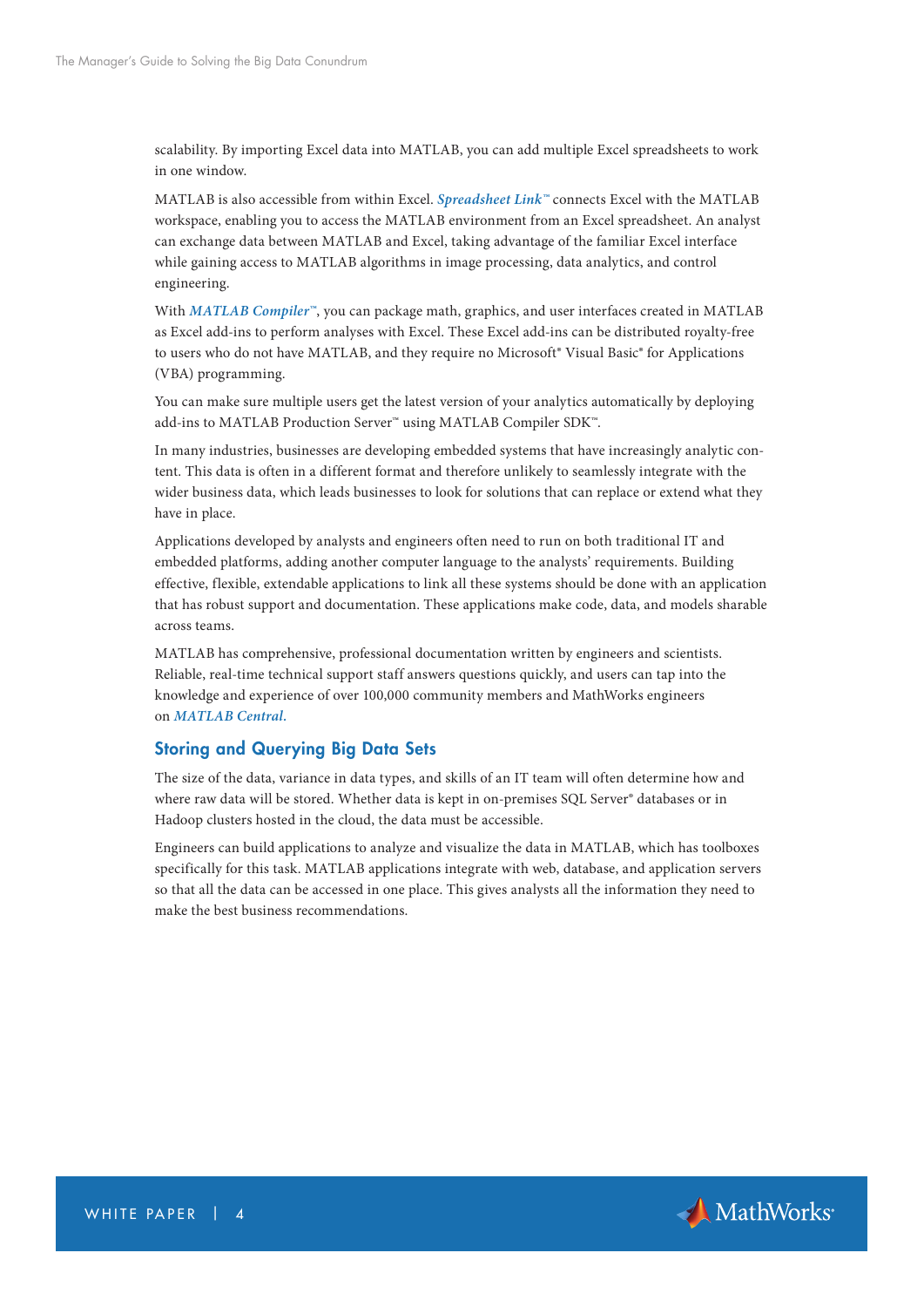## REAL-WORLD EXAMPLE

# Sanlam Multi-Manager International Develops Dashboard for Quantitative Risk Analysis



Sanlam Multi-Manager International (SMMI) analysts had identified inefficiencies in how they assigned weightings to asset classes and asset managers, tracked inputs over time, and shared analysis results. The team had previously relied on Microsoft Excel spreadsheets for analysis tasks, but complex calculations were taking too long, and tracking and maintaining multiple spreadsheets was a burden. SMMI initially considered developing a custom solution using VBA, but decided that it would be too slow for the rigorous quantitative calculations they needed to perform.

The analysts wanted to replace their spreadsheet-based solution with an application that accelerated analysis, simplified data management, and integrated risk input modeling, portfolio optimization, and data visualization.

SMMI found they could speed up analysis tasks by switching to MATLAB. Their results:

- Calculation time reduced from minutes to seconds. "It took up to five minutes to open the large, complex spreadsheets we used before, and another 20 seconds to recalculate after we made changes," says Jason Liddle, risk manager at SMMI. "With MATLAB we get the results almost instantaneously. Plus, we can save the results of our analysis to a database, which is much easier to access and manage than sets of spreadsheets."
- Quantitative analysis tools widely deployed. "After we deployed the quantitative risk dashboard created with MATLAB and MATLAB Compiler, our analysts were much better prepared to have productive, qualitative debates," notes Mathew John, investment analyst at SMMI. "MATLAB Compiler enabled us to scale the solution we had developed and make it available to our entire investment team."
- Development time shortened by months. "If we had chosen C++ or VBA instead of MATLAB, it probably would have taken us four times longer," says Liddle. "MATLAB makes it easy to test new ideas using built-in portfolio optimization functions and quickly turn an initial prototype into a production application."

*[>> Read the full story](https://www.mathworks.com/company/user_stories/sanlam-multi-manager-international-develops-dashboard-for-quantitative-risk-analysis.html?s_tid=OIT_14398 )*

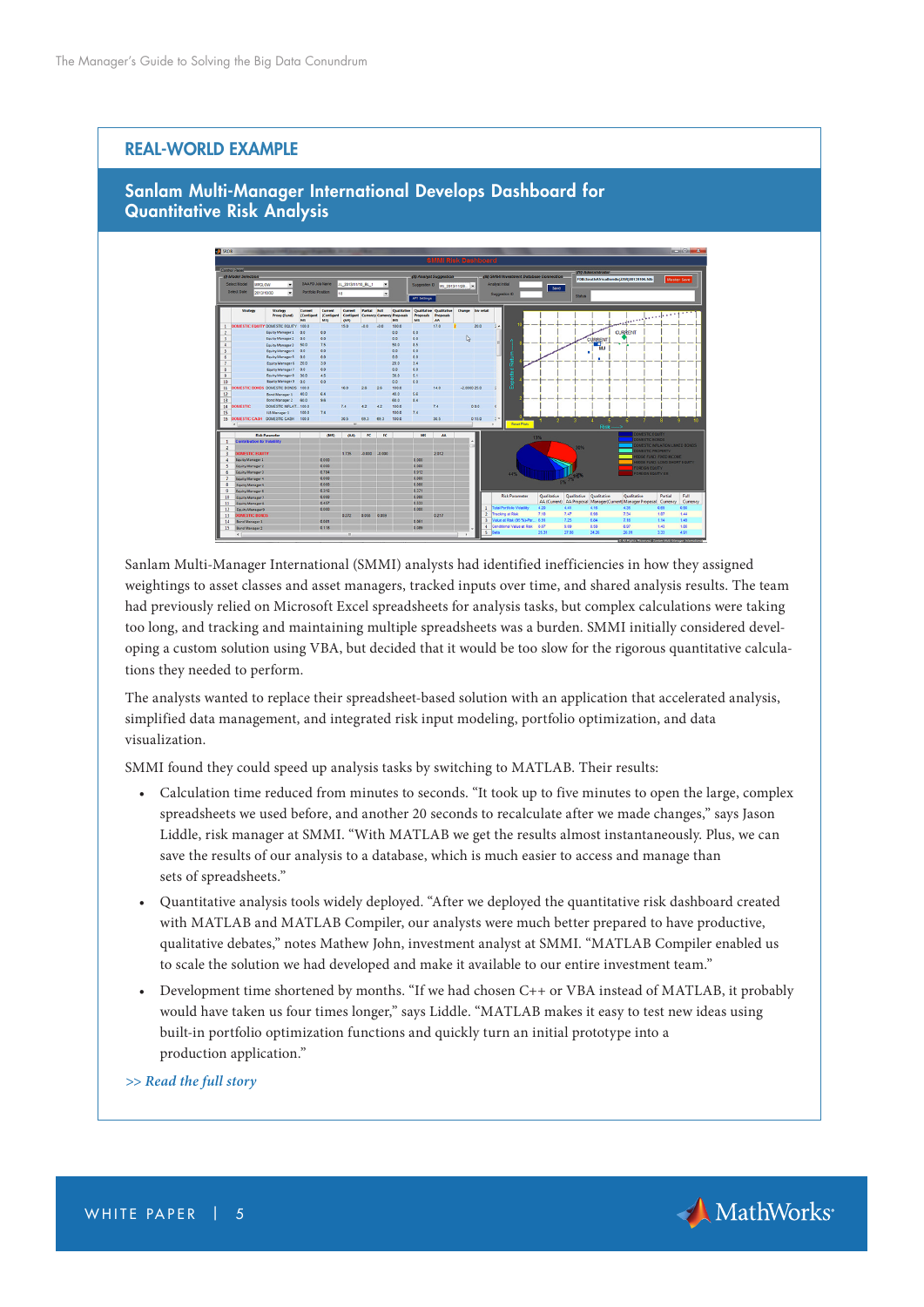MATLAB applications are a reliable solution that can shorten the time it takes to build an application, regularly analyze the data, and scale up, so analysts can arrive at conclusions faster even if the data grows unexpectedly.

Analysts need a solution they can modify to consistently suit their needs. Deploying code in some applications is a treacherous and time-intensive task. However, deploying MATLAB applications and components provides many advantages:

- Domain experts can maintain ownership of ideas, algorithms, and applications.
- Software developers have the flexibility to integrate a common algorithm with different programming languages and platforms.
- Organizations gain efficiency by avoiding time-consuming and error-prone recoding and by easily adopting algorithm improvements throughout the application's life cycle.

# Scale Up Calculations from Desktop to Cluster

Among the challenges of processing big engineering data sets are that they are often too large to fit into available memory and take too long to analyze on a single processor. In MATLAB, tall arrays address these challenges by enabling you to process data in many small chunks that individually fit into memory and to process many chunks in parallel.

Tall arrays provide a way to work with data that has millions or billions of rows. You do not need to write special code to take into account the huge size of the data. Tall arrays let you work with large data sets intuitively using the same functions that you use to work with in-memory MATLAB arrays. MATLAB handles all of the data chunking and processing in the background and automatically minimizes the number of passes through the data.



#### *[MATLAB Tall Arrays in Action](https://www.mathworks.com/videos/matlab-tall-arrays-in-action-122883.html?s_tid=OIT_14399)*

Use the power and simplicity of tall arrays in MATLAB to access, explore, and process big data, as well as data that doesn't fit in memory (including data stored on Spark and Hadoop).

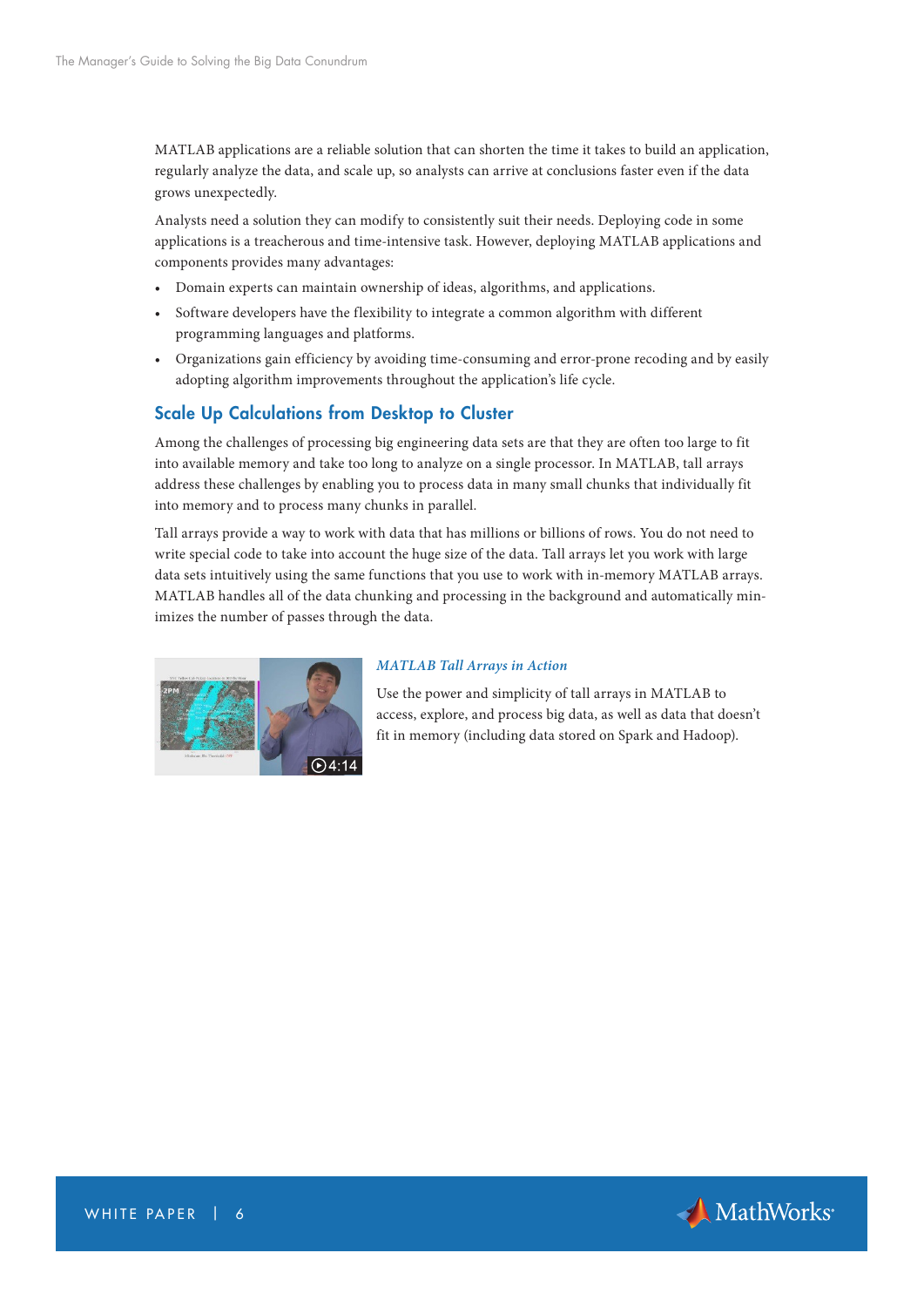## REAL-WORLD EXAMPLE

## Cornell Bioacoustics Scientists Develop a High-Performance Computing Platform for Analyzing Big Data



Researchers analyzing acoustic data must contend with noise from weather, other animals, and nearby machinery and vehicles. The variability of animal sounds across individuals within a species is a further complication. These two factors—noise and variability—increase the number of false positives and negatives, reducing the detection algorithms' accuracy.

At the Cornell University Laboratory of Ornithology, processing the hundreds of terabytes of data that Bioacoustics Research Program (BRP) scientists gather presents another challenge. A typical project involves processing years of raw acoustic data—up to 10TB—recorded on multiple channels. Each channel may capture hundreds of millions of events—sounds that stand out when the data is viewed as a spectrogram. Algorithms tested on small, high-quality samples are often considerably less accurate when applied to larger, noisier data sets.

BRP analysis tools must serve a wide range of research initiatives, environments, and shifting requirements. "Answers to our initial research questions often lead to brand-new avenues to explore, and we need to be able to handle these sudden changes in our requirements," says Dr. Christopher Clark, senior scientist and director of BRP.

To develop a high-performance computing (HPC) platform for analyzing big data, BRP turned to MATLAB. Their results:

- Years of development time saved. "A study of projected costs showed that if we had to do this on our own, it would take three years, \$1 million, and a lot of outside help to develop the kind of HPC platform we needed," says Dr. Peter Dugan, lead data scientist for BRP. "With Parallel Computing Toolbox and MATLAB Distributed Computing Server, we developed the platform in under three months."
- Analysis time reduced from weeks to hours. "It took one of our algorithms 19 weeks to process 90 days of data," says Dr. Dugan. "Using Parallel Computing Toolbox and MATLAB Distributed Computing Server, we completed the same analysis on our cluster in 8 hours."
- Previously unprocessed data analyzed in days. "One data set captured 100,000 hours of sound. It was so large that we had previously processed less than 1% of it, estimating that it would take a year or more to process the rest," says Dr. Dugan. "With our MATLAB HPC platform, we processed the data six times, using different detection algorithms, in two days."

*[>> Read the full story](https://www.mathworks.com/company/user_stories/cornell-bioacoustics-scientists-develop-a-high-performance-computing-platform-for-analyzing-big-data.html?s_tid=OIT_14400)*

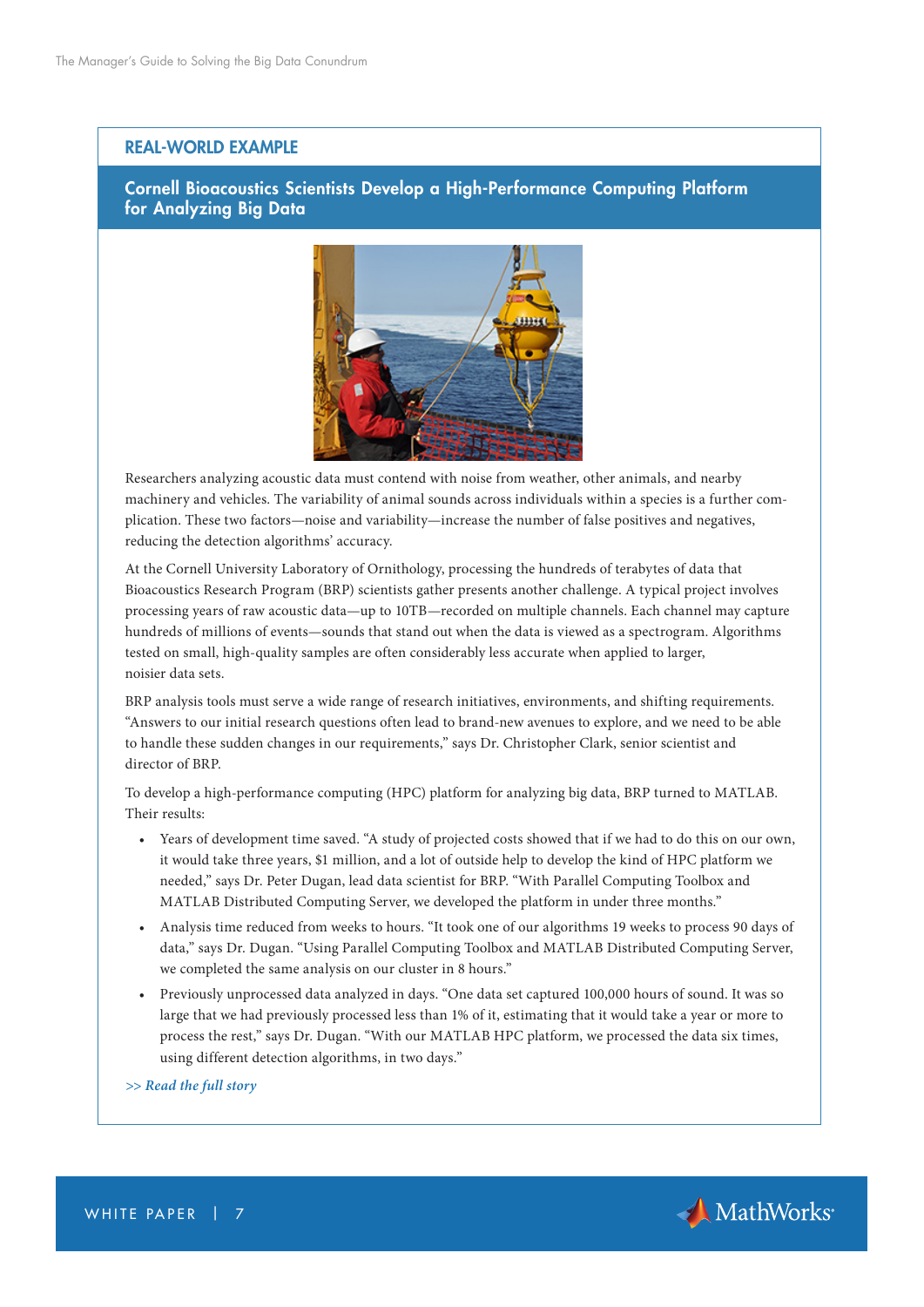*[Parallel Computing Toolbox™](https://uk.mathworks.com/products/parallel-computing/?s_tid=OIT_14417)* can immediately speed up your tall array calculations by using the full processing power of multicore computers to execute applications with a parallel pool of workers. If you have a cluster, including Hadoop clusters, then you can scale up your calculations further using *[MATLAB Distributed Computing Server™](https://uk.mathworks.com/products/distriben/?s_tid=OIT_14418)*. One of the benefits of developing your algorithms with tall arrays is that you only need to write the code once. You can develop your code locally, then scale up to run in parallel on multicore computers or clusters and clouds, without having to rewrite your code.

Traditional data analysis techniques typically involve moving data into a computational environment to be analyzed. This approach—bringing the data to the analytics—may not be feasible for big engineering data. Support for Hadoop in MATLAB enables teams to bring analytics to the data, and leave big data where it is stored.

Using MATLAB to hook into Excel and Hadoop means that engineers don't need to be fully conversant with multiple software packages.

## REAL-WORLD EXAMPLE

# Analyzing Test Data from a Worldwide Fleet of Fuel Cell Vehicles at Daimler AG



To understand vehicle usage patterns, track fuel consumption, plan hydrogen refueling infrastructure, and understand how driving patterns affect vehicle performance, one team from Daimler uses MATLAB to query a central database.

*"One measure of our success at providing useful results is the increasing demand for our services from engineers and managers at Daimler. We are swamped with requests. Being able to access the database, perform multiple analyses, plot results, and produce insightful reports in the integrated MATLAB environment is a big advantage. It means that we can easily add resources to our team.*

*"Our engineers only need to know one software package—MATLAB—instead of multiple applications, and we do not have to spend time integrating diverse tools. Instead, we generate helpful results.*

*"We continue to refine our current analyses and develop new ones to provide further insights and deeper understanding of fuel cell vehicle performance and infrastructure."*

— Tim McGuire, Taylor Roche, and Andreas Weinberger, Mercedes-Benz RDNA, Inc.

#### *[>> Read the full article](https://www.mathworks.com/company/newsletters/articles/analyzing-test-data-from-a-worldwide-fleet-of-fuel-cell-vehicles-at-daimler-ag.html?s_tid=OIT_14402 )*



WHITE PAPER | 8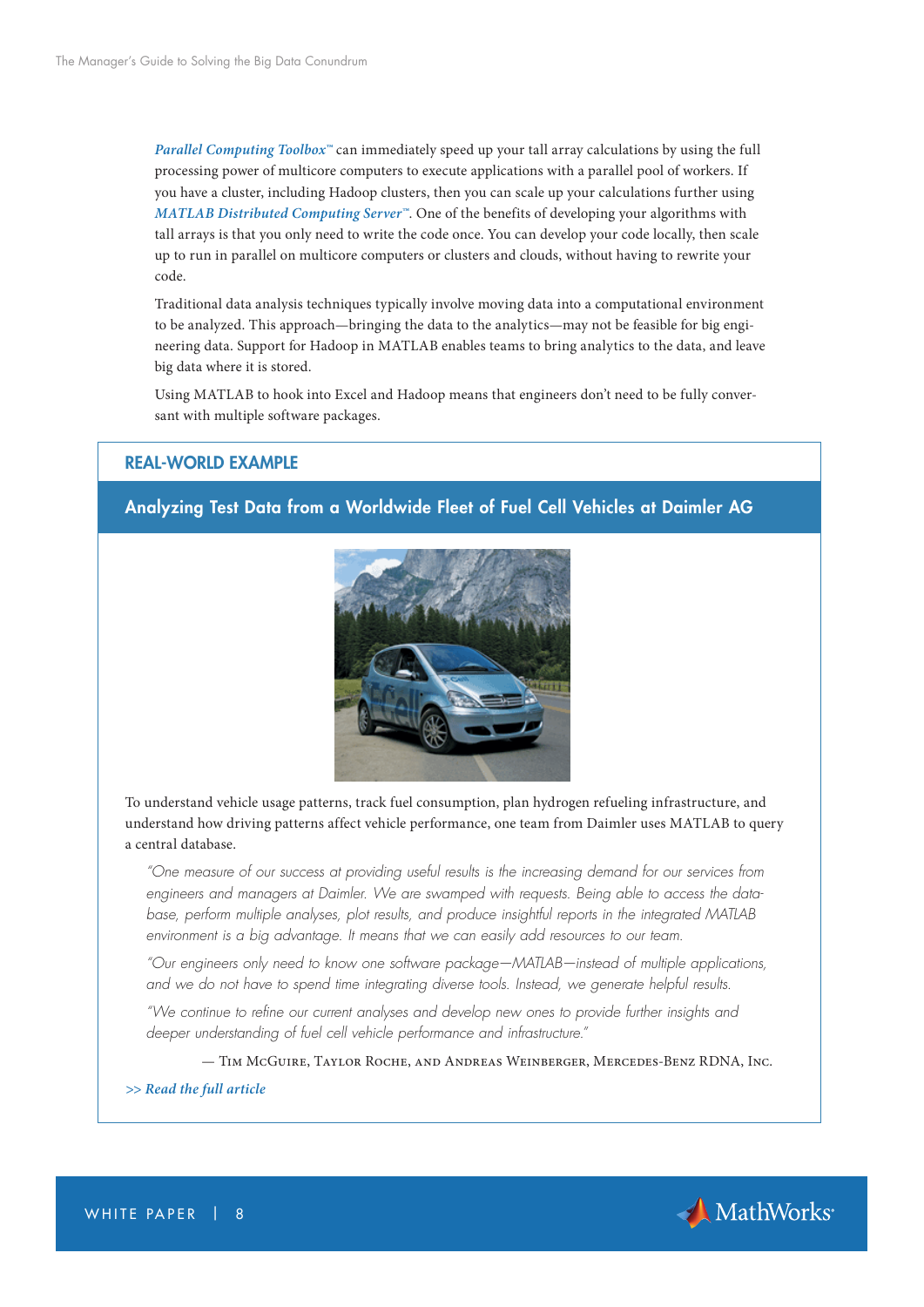## Letting Your Team Work as a Team

Resources are so often the defining factor in software projects. How many engineers or analysts do you have? How much training will be needed? Which skills will these people need to produce actionable results? How much productivity is lost while analysts are performing repetitive tasks?

Manual tasks such as refreshing spreadsheets, aggregating new data, and sharing algorithms, models, and code can be a significant time sink for data analysts. Instead of wasting hours of time on repetitive tasks, analysts can increase their productivity by moving from spreadsheets to a platform developed using MATLAB.

## REAL-WORLD EXAMPLE

# Trient Develops Financial Analytics Platform to Support Its Investment Team



Each day, Trient Asset Management, an independent and fundamentally driven investment company providing fund and portfolio management, traverses and analyzes many gigabytes of historical data while continuing to clean and aggregate new data arriving from markets around the world. In the past, Trient analysts used Microsoft Excel for data management and analysis, but spreadsheets made it difficult to handle high data volume and velocity.

Spreadsheets had additional drawbacks. First, individual analysts encountered difficulties sharing their work with the wider team. Second, spreadsheets restricted the scope of the analyses they could perform. Third, making even a small change, such as adding a single new asset to be tracked, required hours of manual adjustments. As a result, highly skilled analysts spent too much time on basic tasks such as moving data and recalculating spreadsheets.

Trient replaced their spreadsheets with a financial analytics platform developed using MATLAB. Their results:

- Manual monthly calculations automated and run daily. "When we used spreadsheets, the many manual steps took so much time that we only ran calculations on a subset of data once a month," says Ariel Fischer, head of Systems Development and Infrastructure at Trient. "With our MATLAB based platform, we now run our automated analysis daily on many gigabytes of data."
- Calculation speeds increased tenfold with multicore processing. "We dramatically reduced calculation times using Parallel Computing Toolbox," notes Fischer. "The speed increased almost linearly with the number of cores; our calculations are now about 10 times faster when we run them on a 12-core processor."
- New asset class screening models implemented in hours. "With object-oriented programming in MATLAB, we created a framework and components that are easily reused, even by analysts who are not expert programmers," says Fischer. "After setting up the initial framework and implementing the first screening model, it took only a few hours to implement an existing model by reusing the framework in MATLAB."

*[>> Read the full story](https://www.mathworks.com/company/user_stories/trient-develops-financial-analytics-platform-to-support-its-investment-team.html?s_tid=OIT_14401)*



WHITE PAPER | 9